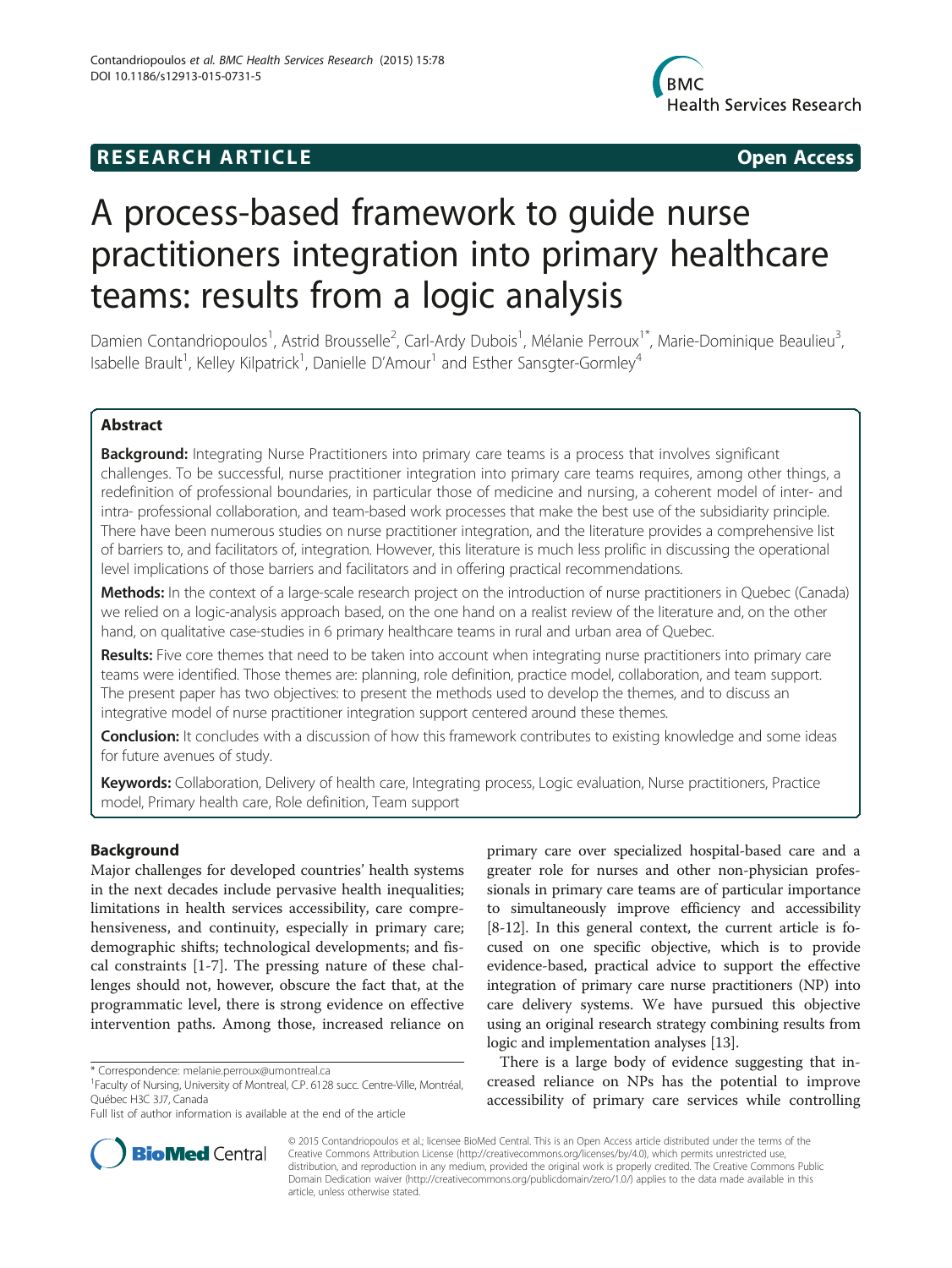expenditures [[8,14-20](#page-8-0)]. However, integrating NPs into primary care teams has proven challenging in practice [[8,19,21,](#page-8-0)[22\]](#page-9-0). There is abundant literature analyzing the underlying causes of those challenges, but operational literature on the solutions to overcome them is considerably more limited.

#### **Context**

In 2010, Quebec's government announced it would support NP practice and fund the integration of 500 primary care NPs over the next decade. The main objective put forward was to improve accessibility [\[23](#page-9-0)]. This decision was the starting point for a large-scale research project focused on supporting primary care teams that integrated NPs as they went through the process of rethinking care delivery models, processes, and roles.

The majority of healthcare services in Quebec are funded through a Beveridgean public insurance system. Essential Care, whether offered in publicly owned institutions or in private medical clinics, is usually free at the point of service. The Ministry of Health and Social Services (MSSS) funds services through public taxation and has a direct responsibility in the overall governance of the healthcare delivery system. When the government decided to add 500 NPs to the healthcare system, the MSSS had a central role in drafting, implementing, and supervising a "deployment plan" that would reach the broader policy objective of improving accessibility to primary care services. For example, students in NP master's programs are offered a generous bursary package by the MSSS to support their studies and professional travel expenses in exchange for a commitment to work at least three years in a location approved by the Ministry.

In Quebec, primary care NPs are registered nurses who have successfully completed a master's-level, universitybased, NP program. Upon employment they are required to work in collaboration with at least one physician, with whom they sign a "partnership agreement". NPs have the legal and regulatory authority, in collaboration with a physician, to assess, diagnose and treat patients for acute common illnesses and injuries, manage chronic diseases, provide pregnancy care up to 32 weeks of gestation, and engage in health and wellness promotion. They order and interpret diagnostic tests, prescribe drugs (based on a formulary) and perform specific procedures within their legislated scope of practice [\[24\]](#page-9-0). Upon completion of their educational programs, and prior to registration, NP graduates are accorded the right to practice under medical supervision as "candidates" and have two years to pass the certification exam jointly drafted by the nursing and medical professional boards.

NPs are expected to provide primary care in public organizations providing primary care and social services (CLSCs); hospital-based family medicine units (UMFs), which train medical residents in family medicine; and family medicine groups (GMFs). GMFs are private medical clinics where public hospitals cover the salary and benefits of nursing staff (both RNs and NPs) in exchange for clinics providing extended opening hours and increased care continuity.

#### Methods

In this paper we report on finding obtained from an original research strategy combining results from logic and implementation analyses [\[13\]](#page-8-0). The logic data were derived from published literature and implementation data were derived from case studies conducted by the research team in Quebec (Canada). The recommendations presented here are based on a combined logic and implementation analysis. Both evaluation approaches aim to assess the potential value of a given intervention, but each has a different focus. On one hand, "Logic analysis is an evaluation that allows us to test the plausibility of a program's theory using available scientific knowledge either scientific evidence or expert knowledge" [\[25\]](#page-9-0). Implementation analysis, on the other hand, relies mostly on empirical observations to identify factors that actually enhance or impede the implementation of the intervention or the production of its effects [\[26](#page-9-0)]. Combining these two evaluation approaches allowed us to build a comprehensive understanding of factors and contextual characteristics potentially influencing NP implementation, which in turn made it possible to provide evidencebased advice to optimize implementation and maximize NPs' effectiveness. Furthermore, implementation analysis was helpful in identifying which determinants of implementation effectiveness were more important than others as deployment of NPs was being planned and phased-in. At the operational level, the research team first conducted a logic analysis of Quebec's NP deployment plan and of NP practice patterns, mostly based on a realist review of the literature and on expert advice. We then conducted an implementation analysis using a case study research design  $(n = 6 \text{ cases})$  in three health regions of Quebec. The evidence derived from both the logic and implementation analyses was then combined into practical advice pertaining to five core themes that structure the NP integration process. Figure [1](#page-2-0) below represents phases of the research process schematically.

#### Logic analysis

First we began with a logic analysis which is a three-step approach [\[25,27](#page-9-0)] consisting of building a logic model, developing the conceptual framework, and evaluating program theory. To build the logic model, we consulted available documents produced by the Ministry, regional boards, professional organizations and experts from the MSSS who were directly involved in the NP implementation plan in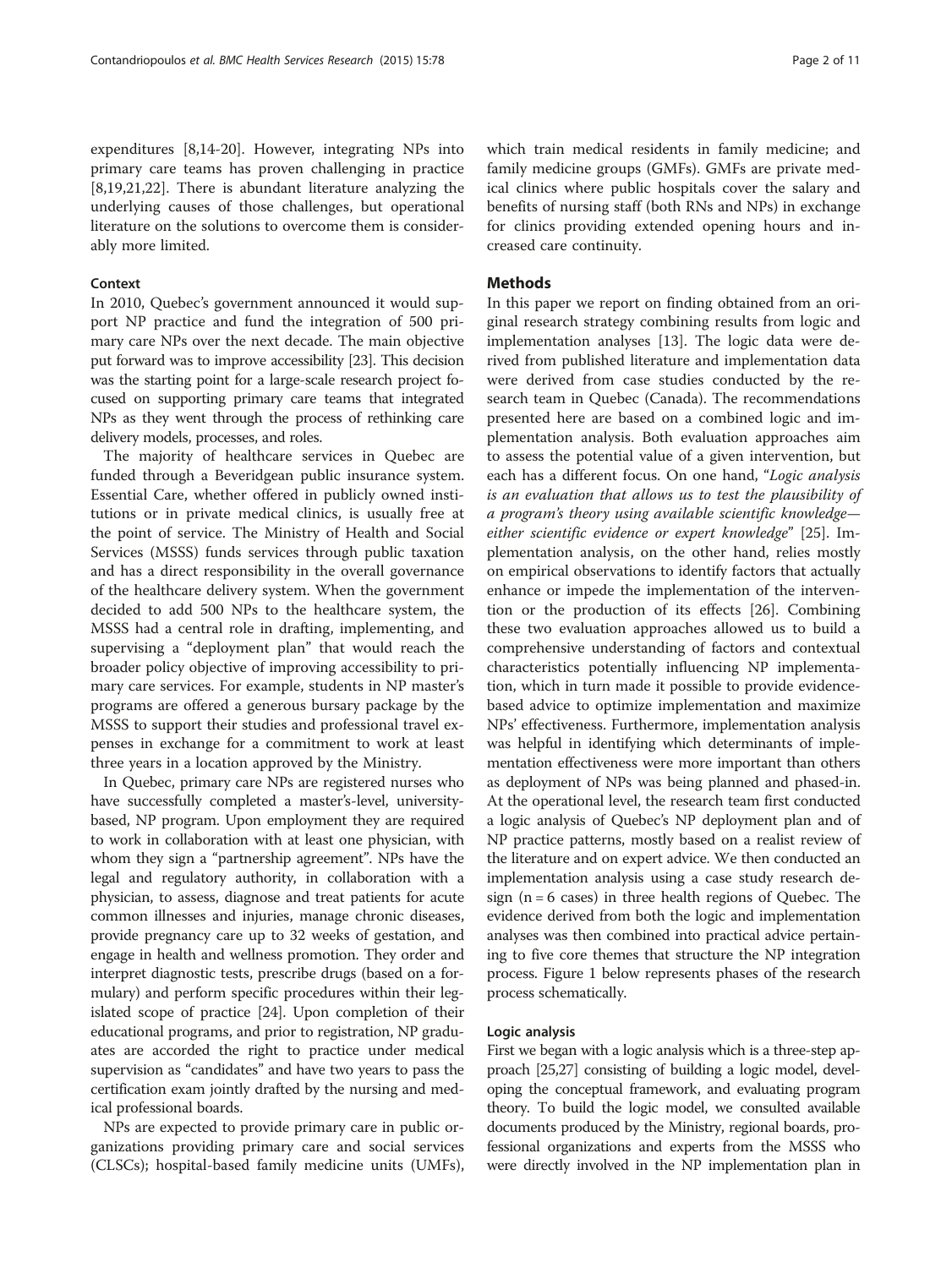<span id="page-2-0"></span>

Quebec. We then reviewed the available published evidence through a method inspired by the realist review approach [\[28](#page-9-0)-[31](#page-9-0)]. Using the logic model of the MSSS' NP implementation plan we established as a starting point, we iteratively built, from the literature, a conceptual model of the best practices and supporting conditions for NP integration into primary care teams.

Given the complexity of NP implementation, purely keyword-based search syntaxes were unlikely to provide satisfactory results [\[28,31](#page-9-0)-[34](#page-9-0)]. As a starting point, we chose instead to conduct a manual search in the Advanced-Practice Nursing (APN) Literature Database [\[35\]](#page-9-0), in which all the scientific literature published on advanced practice nursing between 2000 and 2009 had been systematically compiled. We extracted the 3,674 references identified as relevant to advanced-practice nursing in the APN database and manually assessed their relevance for the purpose of our study based on titles and abstracts. A total of 159 articles were retained for further review. To be retained, documents had to address NP implementation in primary healthcare teams, practice models, or integration processes. Two members of the research team independently assessed the retained articles for relevance.

Next documents were summarized using an abstraction tool and given a relevance score and a scientific validity score, both ranging from 1 to 3. The relevance score ranged from 1 for documents offering a minor or marginal contribution to the understanding of the phenomena studied to 3 for documents providing detailed insights directly focused on those phenomena. The validity score ranged from 1 for an editorial opinion or significantly flawed research to 3 for an article presenting results from a robust and well-conducted method. For editorial type material with no discernable evidence base, reviewers also had the option of removing the article from the database (score of 0). Only documents with a combined score (relevance and validity) of 4 or higher, 43 articles were retained as primary sources for analysis.

At the time of conducting the review, the APN Literature Database was limited to literature published between 2000 and 2009. To include publications after 2009, we reproduced the search syntax used to compile the APN Literature Database to identify articles published between 2010 and 2012. We applied the same sorting methods to this second corpus of articles and retained 53 articles for full textual analysis. Of these, 15 were added to the 43 documents selected in the first phase. Altogether 58 documents were selected for in-depth analysis.

The documents, both peer-reviewed articles and research reports, were then iteratively read, often several times, and analyzed to build a preliminary conceptual model according to the realist review approach [[28,31,34,36](#page-9-0)]. The model was focused on structuring available evidence to support NP integration. From the literature, five major themes were inductively identified as the conceptual model's core elements: 1) planning the integration, 2) role definition, 3) patient management, 4) collaboration, and 5) support to the team. For each theme, we produced a first summary of the information collected in the literature review. At this point, the interdisciplinary expertise of the research team (which included registered nurses, NPs, physicians, and experts in organizational theory and health administration) was applied to identify new documents on an ad hoc basis. The draft summary for each theme was then used as the analytical framework for the implementation analysis.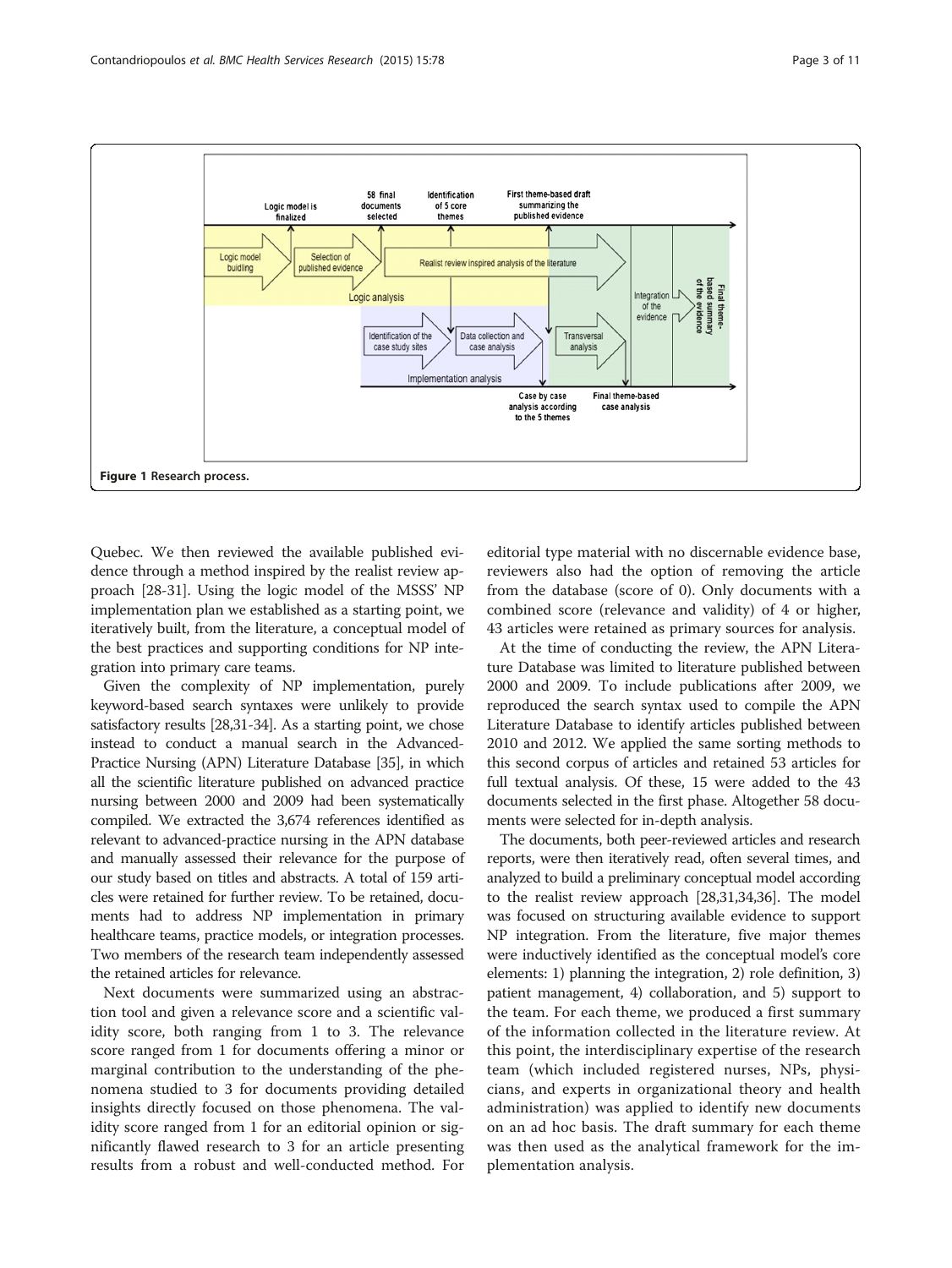#### Implementation analysis

The second data source, upon which the advice provided here is based, comes from an implementation analysis using six qualitative case studies. Each case was defined as a clinical team into which one or more NPs had been integrated in Quebec. We identified potential cases in collaboration with MSSS and with the Regional Health and Social Services Agencies (ASSS) involved. Cases were selected based on two criteria. First, cases had to involve teams whose NP integration was seen as successful by the MSSS or the ASSS, in order to identify and analyze successful integration models. Second, to improve the external validity of the findings [[37-39\]](#page-9-0) we deliberately sought maximum variation in terms of environment (rural, suburban, urban), organizational setting (privately owned clinics, community-based publicly owned clinics, and hospital-based primary care teams), and stage of NP integration. Table 1 below provides additional information on the characteristics of each case study site.

Findings from the case studies are based on 34 semistructured interviews conducted with members of the clinical teams and other key actors as well as on analysis of available documentation. In each setting, researchers skilled in interviewing conducted interviews with the main stakeholders involved in the NP integration into the primary care team, such as the NP, the physician partner, and the Chief Nursing Officer of the local hospital, and most of the nurses and the administrative staff of each of the primary care teams. All informants gave informed consent, and best practices for the ethical conduct of research were followed. The project was approved and supervised by the research ethics committees of all institutions involved. Each of the six cases was under the responsibility of one team member, who produced a narrative case summary per case, structured around the five themes identified in the literature review. Those summaries were discussed in research team meetings, and cross-case insights were identified. In a second step, we produced five narrative theme-based crossanalyses of the cases to synthesize the contribution of empirical case-study evidence according to each of the five previously identified themes.

#### Combined analysis

After completing the implementation analysis, we revised the summaries constructed during the logic analysis phase

to incorporate empirical knowledge derived from the case studies. Ultimately, the evidence from the logic analysis and the implementation analysis was integrated into one single theme-based narrative, and the specific expertise of each team member was mobilized in that process. The objectives of using two different approaches to analysis were: 1) to be able to cross-validate and compare the evidence derived from the literature to practices identified in our case studies and; 2) to assess the applicability and usefulness of the literature-based advice in real-world contexts and determine which of the factors identified in the literature were most important in supporting the implementation of primary care NPs; and 3) to better appraise implementation dynamics and understand how factors are intertwined during the implementation process.

Three important points should be made regarding the final integration of the material. First, our focus was to offer practical advice. Much of the literature is structured around identifying barriers and facilitators [[8,](#page-8-0)[40](#page-9-0)-[44](#page-9-0)] but offers little to support teams' improvement. It might also be worth stressing here that integration is a process, and thus a dynamic phenomenon, whereas a list of barriers and facilitators is a very static analytical framework. Second, we aimed for a single set of theme-based recommendations for all team members, whether NPs, RNs, MDs, administrators, or support staff. What is your third point?

#### Results

As described in the Methodology section above, unless otherwise specified, the findings provided here come from the integration of evidence from the logic analysis and implementation analysis components of the study and are structured around the five themes identified.

#### Planning to integrate an NP: an opportunity for clinical teams

The first element in successfully integrating an NP into a primary care team is advance planning. Although this may seem obvious, our data suggest inadequate planning is all too common [[21](#page-8-0),[22,45](#page-9-0)]. The first step in the planning process is to reflect on the intended practice model in discussions among all the different actors involved (physicians, nurses, managers, and other members of the team). A comprehensive plan developed collectively by all team members is a key factor in implementing

Table 1 Location and team composition for each case study site

|                                                           | Case 1                                                                                                   | Case 2                                         | Case 3                                                                                                         | Case 4                                        | Case 5                                                              | Case 6                                                                                                   |
|-----------------------------------------------------------|----------------------------------------------------------------------------------------------------------|------------------------------------------------|----------------------------------------------------------------------------------------------------------------|-----------------------------------------------|---------------------------------------------------------------------|----------------------------------------------------------------------------------------------------------|
| Location                                                  | Urban                                                                                                    | Rural                                          | Rural                                                                                                          | Rural                                         | Urban                                                               | Urban                                                                                                    |
| Type and<br>number of<br>professionals<br>within the team | 2 NPs, 67 MDs, RNs,<br>nursing assistant, social<br>worker, psychologist,<br>nutritionist, kinesiologist | RNs, 1 nursing<br>assistant, 1<br>nutritionist | 1 NP, 15 MDs, 2 2 NPs, 2 MDs, 4 RNs,<br>2 nursing assistants,<br>3 social workers, 1<br>occupational therapist | 2 NPs. 2 MDs.<br>I RN, 1 nursing<br>assistant | 1 NP. MDs and<br>residents, RN,<br>nursing assistant,<br>pharmacist | 1 NP, 3 MDs, RNs, social<br>worker, occupational<br>therapist, physiotherapy<br>technicians, pharmacists |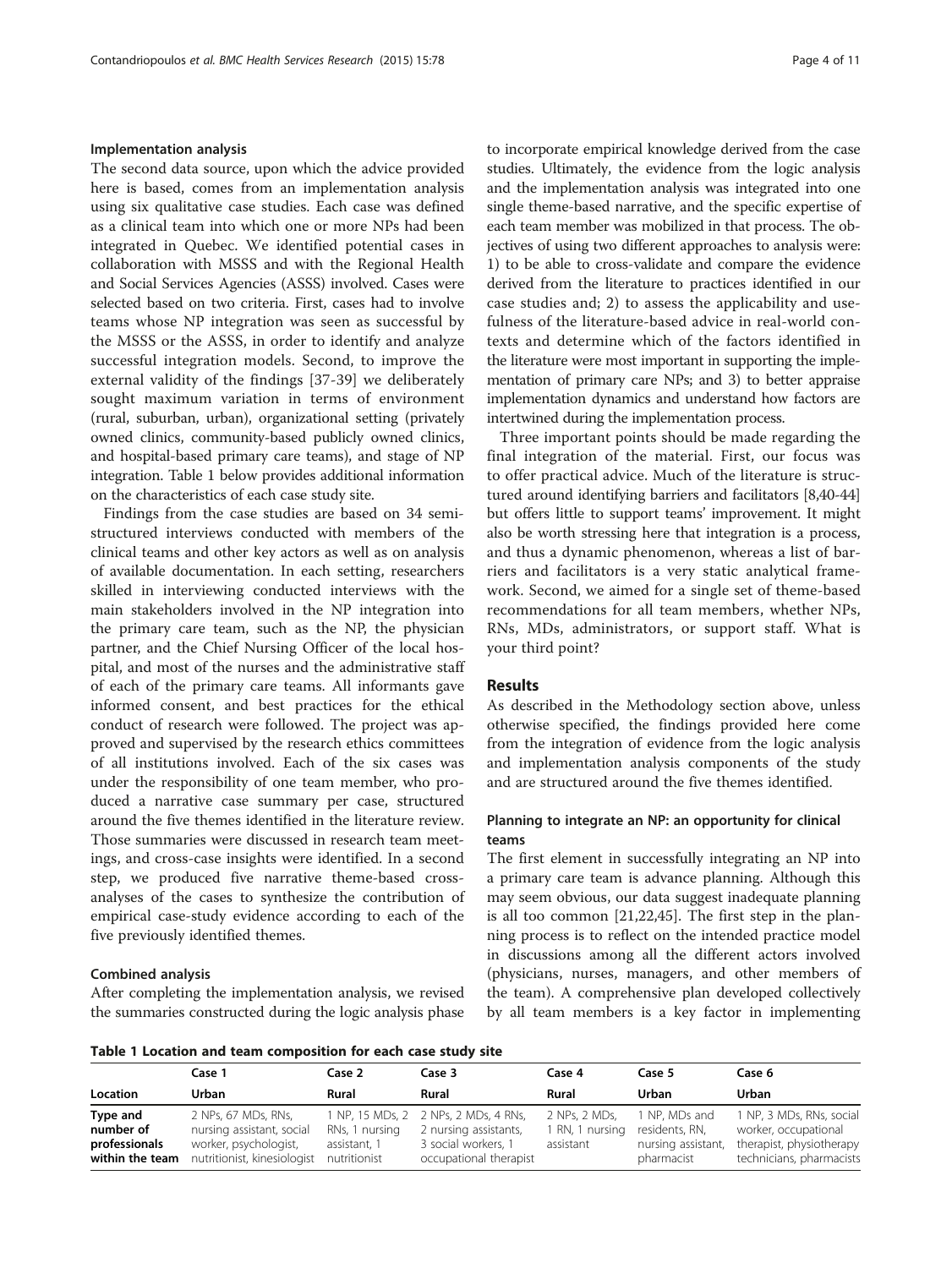an effective and satisfactory practice model. In practical terms, it is thus important to take into account the time and energy this process will require from the clinical team and the consequent timeline [[46](#page-9-0)].

Our analysis suggests there are often preconceived notions about the nature of NPs' training and practice [\[47](#page-9-0)]. It is also important not to underestimate the distance between making administrative and regulatory information about NPs' role and scope of practice available and ensuring that all team members are aware of this information. Preparation is a matter not only of making information available but also of transforming available information into practical knowledge [[48-50\]](#page-9-0).

More broadly, the arrival of an NP should be seen as an opportunity to reflect on the current practice model's strengths and weaknesses and to establish a shared vision of the desired future practice model. This reflection should cover certain fundamental considerations, such as fit between patients' needs and appropriate response, solutions to improve the practice model and role of each professional in the team [[21](#page-8-0)[,51](#page-9-0)-[55\]](#page-9-0).

Once the practice model is defined, the broad dimensions of the NP's role and expected contribution should be discussed. The NP's actual role needs to be discussed during the hiring process and determined in collaboration with the NP hired; however, by defining broad dimensions beforehand, the team will be able to assess whether their expectations are realistic and consistent with the regulatory and administrative framework governing NP practice. A team-generated definition also provides a useful tool for candidate interviews. It will also be important to take into account the level of experience of the NP hired and the potential evolution of that person's practice with growing experience and abilities. All available evidence suggests the first year of practice after graduation is one of transition [\[42,45,46,56,57](#page-9-0)].

Our data suggest that a key operational factor is to formally designate a person to be in charge of the practical steps of the integration process, including setting up communication strategies to ensure effective information transmission within and outside the team [\[45,58\]](#page-9-0).

Finally, throughout the process, it is important to both conceive of and present the arrival of an NP as an opportunity for the whole team to improve by reflecting on how things are currently done, identifying areas for practice improvement, and creating a vision for the entire team's future practice.

#### Role definition and consensus building

The importance of appropriately and coherently defining the NP's role and scope of practice is, by far, the point most often made in the literature on obstacles to collaboration or to NP integration [[40,59](#page-9-0)-[62](#page-9-0)]. The results from our combined analysis show that, even when all clinical

team members share the desire to develop a collaborative practice, misunderstandings and conflicts around roles are frequent and significant barriers to NP integration and practice. When the NP's role set is well-defined, there is consensus about how patient management responsibilities are distributed, each team member's skills, and scope of practice, as well as differences and similarities of roles [[63](#page-9-0)].

Overall, there is solid evidence to support the need for team consensus on role definition. However, evidence to support more instrumental recommendations on how to create such a consensus inside interdisciplinary care teams is much weaker. The optimal level of role formalization, in particular, is open to debate. The level of formalization describes the extent to which each person's role is defined, in more or less detail, in written documents. Some [[51,56](#page-9-0)] suggest that the role definition process should result in each person's role being formalized in writing. However, we have found no strong empirical evidence to support the conclusion that role formalization is the sole or best way to support consensus around role definitions. One hypothesis derived from our study is that the optimal level of formalization is a function of team size and that larger teams may require greater formalization. In any case, role formalization should be sufficiently flexible and malleable to allow team members' practices to evolve [[64,65\]](#page-9-0). Excessive role formalization that attempts to set down in writing every possible situation and all interventions is probably counterproductive to collaboration [[65,66](#page-9-0)].

Notwithstanding the level of formalization, a central element in the process of defining the NP's role is, in fact, the recognition that the process cannot be limited to the NP's role. Coherently defining the NP's role and practical scope of practice involves rethinking everyone's role z [[53,67](#page-9-0),[68](#page-9-0)]). Failure to do so is likely to produce role overlaps, redundancies, and frustrations. Sibbald, Laurant and Scott [[69\]](#page-9-0) proposed a useful typology for defining primary care roles using four logics:

- enhancement, which involves widening the field of practice or the competencies of a professional group;
- substitution, which involves replacing one type of professional by another in the provision of certain services;
- delegation, which involves allowing a subordinate professional to provide extended services, but under the supervision of another type of professional;
- innovation, which involves establishing new types of services or creating new professional roles.

These logics are not mutually exclusive but can serve as guideposts for thinking about the process of redefining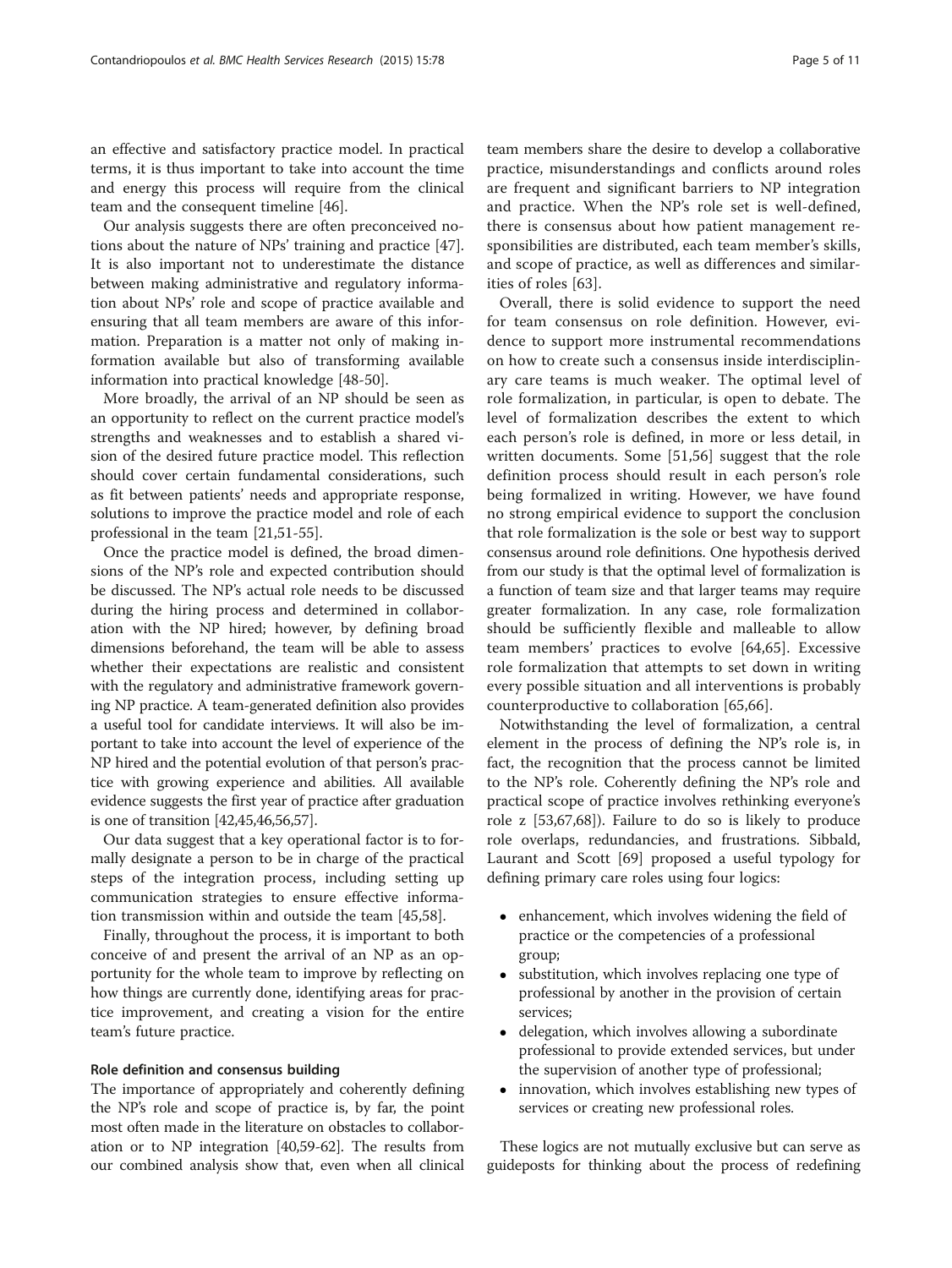roles in a team. As a general rule, role definition should enable all team members to:

- practice to the full scope of their capacities;.
- contribute efficiently and effectively to patient management according to each professional's expertise.
- develop their own expertise and capacities and facilitate this development process.

At the practical level, an essential factor in the role definition process is the identification of one or more project champions in the organization, such as chief nursing officers or nurse consultants, who will help ensure the full scope of the NP's practice is respected. It is also helpful to repeat periodically the interactive process of discussing team members' roles, as those evolve over time.

#### Several patient care models but no simple recipe

The practice model for NPs in Quebec, as described in official documents and regulations [[70](#page-9-0)-[77](#page-10-0)], is one in which NPs and their physician partners look after patients' needs collectively. In practice this general principle can take two different forms: the "joint model" and the "consultative model" [[21](#page-8-0)[,51\]](#page-9-0). A model is considered joint when the NP and the physician partner follow the same panel of patients. In such a model, both professionals may see the same patients at different points in their treatment. Conversely, a model is considered consultative when the NP and the physician partner each follow a different panel of patients and the physician is consulted as needed. In that model, most patients followed by the NP never see the physician except for the occasional specific need. Following the evidence derived from the literature, we used three dimensions to assess the suitability of patient care models: group practice, interdisciplinary practice, and collaborative practice [\[67,](#page-9-0)[78-82\]](#page-10-0). Group practice is characterized by team members' sharing of resources and responsibilities. In interdisciplinary practice, the patient management model is based on pooling the complementary expertise of the various professionals. Lastly, we describe as collaborative the communication and task-sharing processes that optimize efficiency and quality of care. A coherent definition of the practice model is a crucial determinant of the quality of interprofessional collaboration and of the capacity to establish operational definitions of each team member's role. There is also credible evidence to suggest the coherent definition of a patient care model is an important determinant of job satisfaction in primary care interdisciplinary teams [\[83](#page-10-0)].

Three general observations emerged from our implementation analysis regarding the patient care models implemented. First, the models implemented by the teams were generally not the result of an explicit choice. They seemed rather to have emerged through trial and error.

Second, our data show that, in practice, the models implemented were generally hybrids of the two types presented here. Several regulatory factors, such as procedures for enrolling patients with physicians or clinics, had a determining influence on the patient care models created. Lastly, in the cases analyzed, consultative management figured much more frequently than joint management. This could be the result of a better fit between the consultative management model and structural characteristics of Quebec's healthcare system. It might also have to do with many primary care physicians' limited experience of working collaboratively or from how physicians expect to practice with other physicians.

Overall our results do not allow us to suggest that one patient care model is inherently better than the others. It is likely that a model that works well in one setting may be inappropriate in another. On the other hand, there is convergent evidence to support the notion that it is the overall coherence of the model that matters [\[55](#page-9-0)]. If the patient management model is incompatible with the types of clientele followed, with the team's composition and collaboration process, or with the NP's level of experience, its operation will be both dysfunctional and frustrating [[9,](#page-8-0)[84](#page-10-0)]. Examples of dysfunctions observed included difficulties in assembling a sufficient patient panel for the NPs, or a non-functioning consultative model due to overly stringent interpretation of procedures for the NPs' practice; such dysfunctions were symptoms that the models needed to be reviewed and adapted [[47](#page-9-0)].

There appear to be three determining factors to consider in choosing a patient management model: clientele characteristics, physicians' and NPs' experience and preferences, and number of physician partners. The nature and complexity of the clientele followed must be consistent with legislative and regulatory frameworks for NPs' scope of practice, including the range of diagnostic tests and drugs they can prescribe, and procedures for referring to specialists [[85,86\]](#page-10-0). Teams that opt for a consultative patient management model need to establish parameters regarding the characteristics of patients followed by the NP so that the NP is able to meet most of those patients' health needs [\[9](#page-8-0)]. It is also important to understand that this implies a potential increase in the average complexity of the patients followed by the physicians in the team. The data from our case studies suggest that physicians caring for more complex patients could impact the amount of time required for the patient visit and, in a fee-for-service scheme, physicians' revenues.

As far as NP's experience and preferences are concerned, there is convincing evidence that their first year of practice is one of transitioning toward fully occupying their scope of practice and developing autonomy. It is thus important that the patient management model be allowed to evolve over time as the NP gains experience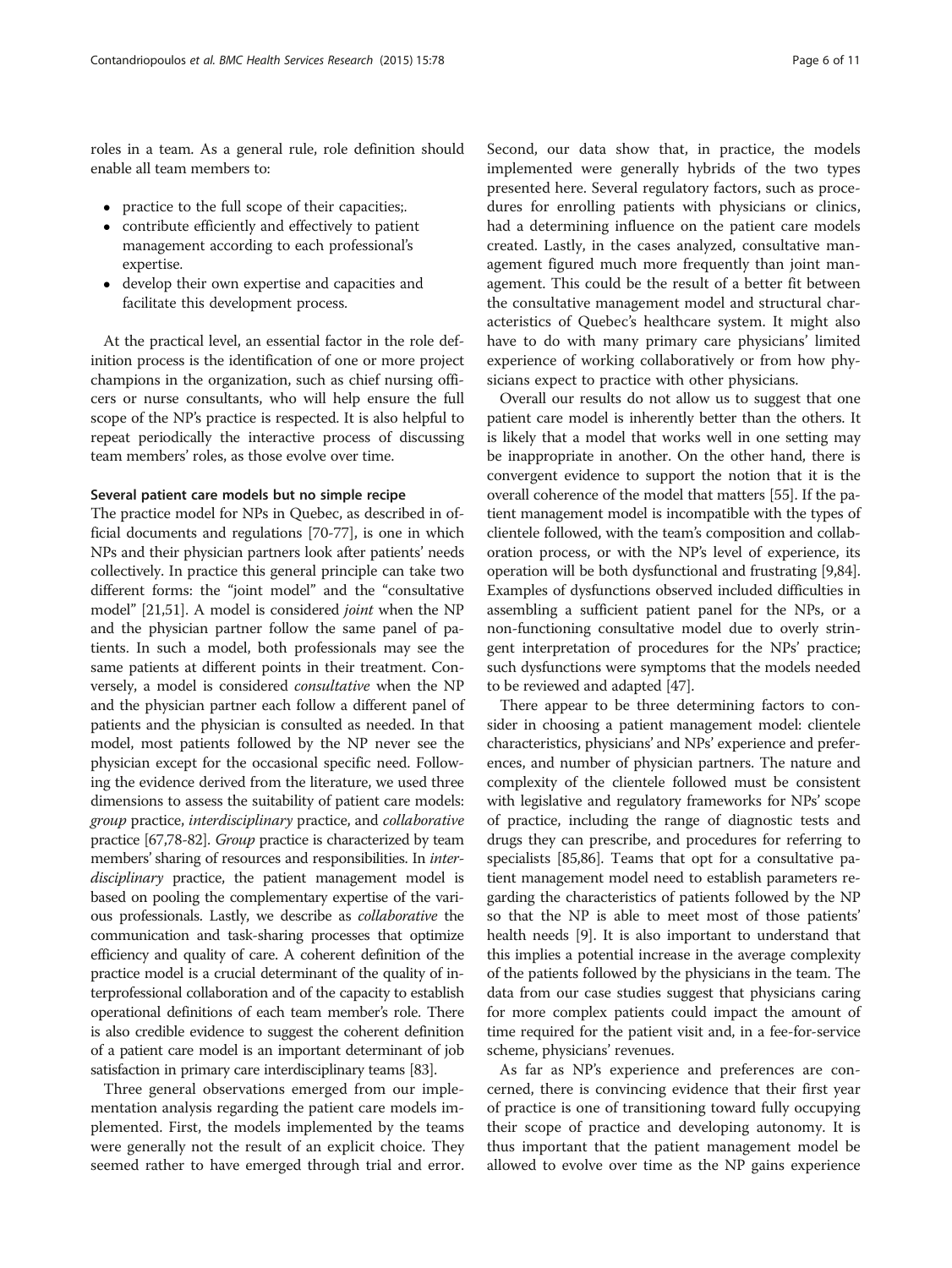and confidence. As well, somewhat akin to the great variability seen in general physicians' practice profiles, the preferences and skills of both the NP and the physician partner should play a role in developing patient care models. Here again, it appears important to keep these parameters open and to be ready to redefine them over time.

The third element to consider is the number of different physician partners with whom the NP will need to collaborate [\[55\]](#page-9-0). While the literature is not specific on the optimal number of physician partners per NP, the difficulties encountered in our cases suggest that the optimal number of physician partners is probably between two and four. Having only one physician partner results in logistical challenges when that physician is absent. Conversely, the more physician partners there are, the more adaptation is required from the NP, as bonds of trust are built up slowly and differently from one person to another.

#### Collaboration: a tool for optimal patient care

The fourth theme that needs to be taken into account by interprofessional primary care teams, whether they include NPs or not, is that of collaboration processes. This is the focus of a huge body of literature, which we will not try to summarize here. However, it is worth remembering that good collaborative relationships among professionals foster a positive work climate and help to optimize quality of care and patient management [[87-89\]](#page-10-0).

The extensive literature on collaboration suggests determinants can be organized into three levels: interpersonal, which includes elements such as confidence, attitudes, and communication skills; organizational, which encompasses leadership, egalitarian relationships, communication, coordination, and role clarification; and systemic, which refers to regulatory environments, funding, and remuneration, as well as educational frameworks [\[89,90](#page-10-0)]. At the practical level, three elements seem to stand out as particularly important. First, it is important to identify leaders, both managers and clinicians, to whom team members can turn for support to settle differences, resolve problems, or provide help in situations where communication is problematic [\[46\]](#page-9-0). Second, developing collaboration among clinicians, whether inter- or intraprofessional, requires time, in particular for mutual trust to develop. For this trust to be built, new NPs need to demonstrate their competence in managing patients. Although much of the literature focuses on relations between physicians and NPs, collaboration between NPs and nurse clinicians is also a key issue. Our empirical data show a period of adjustment is required during which nurses can get to know each other and talk about their visions and respective responsibilities, building up their collaborative relationship over time. Time also needs to be allocated to give team members opportunities to talk about values and their vision of the role and how it can contribute to service provision [[21](#page-8-0)[,46,63,67](#page-9-0)]. Space is also a strategic element in collaboration. Professionals need space in which to be able to meet and talk together both formally and informally.

Finally, collaborative practice does not always emerge spontaneously [\[21](#page-8-0)[,88,91](#page-10-0)]. The literature on training for physician–NP collaboration identified in our review recommends a variety of learning strategies, such as case discussions, scenario building, and discussions around clinical and organizational issues [[8,](#page-8-0)[55,56,67](#page-9-0),[88-90](#page-10-0),[92,93\]](#page-10-0). Our implementation analysis data suggest that NPs greatly appreciated activities involving joint training or clinical case discussions and considered them to be team-building activities to construct a joint practice. Focusing discussions on quality of care and emphasizing a patientcentered approach are also good ways to foster productive team discussions.

#### Supporting teams integrating an NP

Professionals' capacity to develop effective and satisfactory clinical practices depends primarily on the energy, openness, and mutual trust of the clinicians themselves. Yet it is important not to underestimate the key roles of managers, nursing and medical directors, and administrative assistants in supporting practice and its development [[58,64](#page-9-0)[,94\]](#page-10-0). Our study identified three complementary spheres of activity needed to adequately support primary care teams integrating NPs: clinical-level support, teamlevel support, and leadership and systemic support.

#### Clinical-level support

The data from our implementation analysis coincide with findings from experiences in other provinces and countries showing that some NPs are not able to fully exploit their roles due to issues related to drug prescribing, diagnostic testing, and receiving consultation reports from specialist physicians [\[8,21](#page-8-0)[,51,](#page-9-0)[86,95,96\]](#page-10-0). These problems are sometimes caused by administrative failures and sometimes by the opposition of certain professionals. Support provided to NPs at both the clinical and systemic levels is essential to smooth out these difficulties [\[89,91,97](#page-10-0)].

NPs also need to be able to develop their clinical judgment and decisional autonomy and apply these in practice. These are competencies that develop over time and depend on the quality of interprofessional collaboration and the comprehensiveness of the patient care model [[21,](#page-8-0)[88,91,98,99\]](#page-10-0). Likewise, access to continuing education is an important factor in developing good clinical practice, not only for NPs, but also for physicians and other professionals [\[63](#page-9-0)]. The lack of availability of specific training, difficulties in being liberated from work, and distance to training locations were identified as significant obstacles in this regard.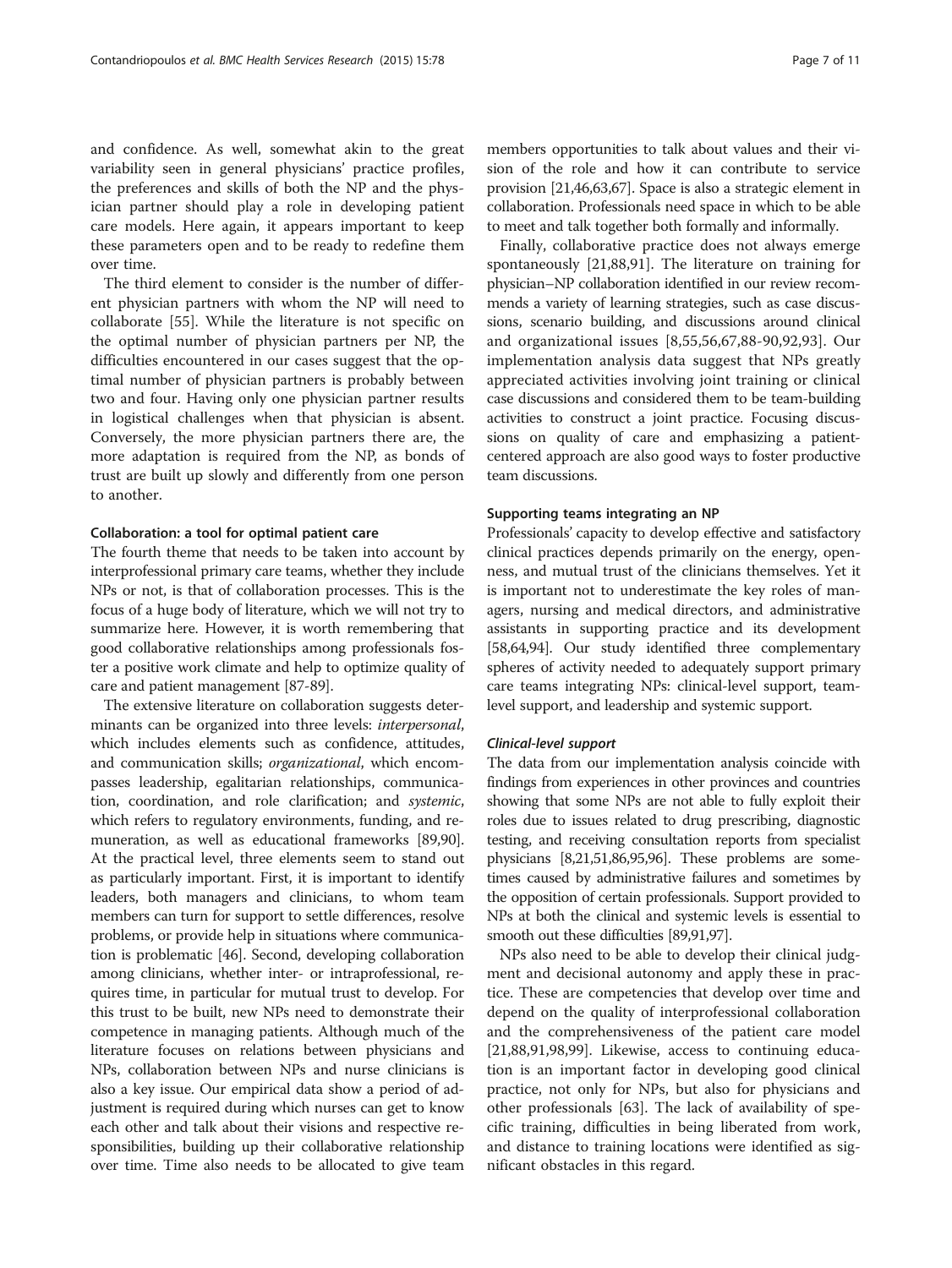In those settings where the NPs' scope of practice was most extensive and where their role definition was evolving positively, several determining factors were observed: joint meetings among managers, nursing or medical directors, and partner physicians; a shared vision of the NP's role; mobilization of the care team members' complementary expertise; and collaborative work with nurse clinicians. The NPs' prescribing authority and decisional autonomy were also discussed and clarified by the whole team, including the medical team.

#### Support for the team

There is solid evidence that strong leadership and consistent support to primary care teams foster the emergence of an effective patient management model [\[21,](#page-8-0)[40,64](#page-9-0)]. Our cases showed great variability in the administrative structures in place and in the persons mobilized (e.g. clinic managers; head nurse; licensed practical nurses; physician clinic manager; manager, etc.). Only rarely were there clear lines of authority delineating the responsibilities of managers at different hierarchical levels. Organizational theory suggests that the characteristics of primary care teams (small professional groups, very autonomous participants, decentralized power in terms of operations) favor informal functioning and structures that are not very hierarchical [[66](#page-9-0)[,100\]](#page-10-0). This type of structure produces good results when there is a consensual vision of the organization's goals and values but carries the inherent risk that no one would feel accountable for resolving problems. There thus needs to be positive leadership from one or more key persons who have strong legitimacy and a clear sense of purpose.

Effective communication mechanisms are a key factor in encouraging the emergence and maintenance of a shared vision of the team's objectives and values [\[45,58](#page-9-0)]. Communication must be balanced between formal and informal opportunities for exchange. Similarly, a balance is required—depending on the persons, subject, and context involved—between direct communications (such as discussions between two professionals to improve a suboptimal work practice) and indirect communications (such as transmitting suggestions for improvement to the person in charge of a specific aspect) [\[56,58](#page-9-0),[90](#page-10-0)]. In any change process, it is normal that tensions and differences in preferences would arise between team members. In some cases, tensions are best resolved by face-to-face discussion. Resolving disagreements directly within the team is part of the process of creating team dynamics. Even so, it is essential to be able to consult a neutral third party when necessary, someone prepared to take on a boundary-spanning role between the medical and nursing disciplines. Here again, there is no solid evidence for any specific operationalization, but several credible data sources in the literature suggest the principle itself is important. This person who has the legitimacy, capacity, and motivation to take on this role will be responsible for preserving an overall vision of all the work processes [\[58\]](#page-9-0).

#### Systemic support

Beyond their internal functioning, primary care teams are also part of larger healthcare systems. As such, the operations of primary care teams are also structured by the environments in which they practice, with regard to such things as billing policies, enrolment of new patients, or referrals for tests or specialized services. As with any other practice change, introducing an NP entails adjustments and communications between the primary care team and its external environment [\[85](#page-10-0)]. However, the NP role is still evolving, and part of that role is played out at the interface between medicine and nursing. To fulfill their responsibilities, NPs must be able to rely on collaboration from other actors in the external environment (specialist physicians, diagnostic services, pharmacists). It is therefore important that clinical teams be given the systemic support needed to identify appropriate solutions and to ensure problems are resolved [[14,](#page-8-0)[88,91](#page-10-0)]. Fulfilling this mandate takes time and a good knowledge of the local environment. This is why, in practice, the functions of direct supervision and systemic support may need to be shared among the local leaders [[58\]](#page-9-0).

Finally, while it is useful to divide the discussion on support for practice into three spheres here, it is also important to remember they are interdependent and, in practice, necessarily integrated.

#### Discussion and conclusion

The results of our logic and implementation analyses suggest the existing literature on NP integration could be improved in two ways. First, taken as a whole it is too often intradisciplinary, offering analysis and advice that is too targeted to one professional group. Yet, by definition, integrating NPs into primary care teams is an interprofessional endeavor. Second, while the literature offers much converging descriptive evidence regarding barriers to and facilitators of NP integration [\[8](#page-8-0)], it is much less helpful in terms of practically oriented advice. When practical advice is found, it is often structured as a step-based linear model. However, in our view such linear models are vulnerable to the broader weaknesses of linear planning strategies [\[101,102\]](#page-10-0).

Integrating NPs into primary care teams is likely to be a dynamic, complex, and messy process. In real life, many elements often need to be tackled simultaneously; it might make sense to backtrack to find and fix something that was not done right in the first place, and it is impossible to draw a line between what constitutes integration and what are normal activities. This is not to say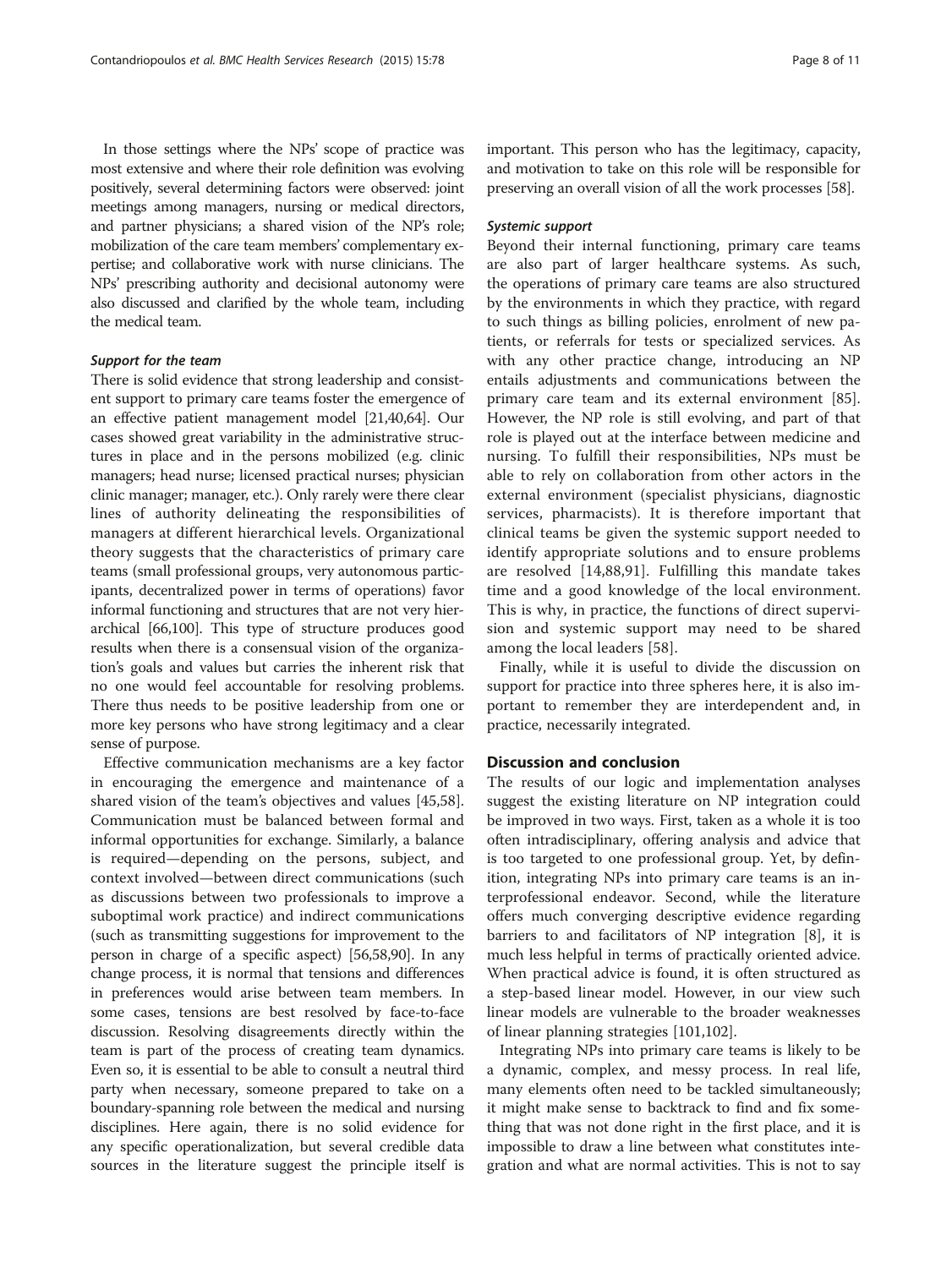<span id="page-8-0"></span>that NP integration ought to be conceived as a something to be improvised, but rather that it is a process for which the best advice may not be step-based, as is elegantly conveyed in the often-quoted words of D. D. Eisenhower, "In preparing for battle I have always found that plans are useless, but planning is indispensable."

The theme-based processual [\[101,103\]](#page-10-0) perspective put forward in this article can also be linked with a particular perspective of role theory. In opposition to the dominant functionalist view that focuses on how a role is externally defined, this paper is aligned with the enactment, interactionist perspective. From this perspective, roles are dynamic, context dependent, processual, and interactional. The analytical focus should thus be on the everyday and local processes through which roles are constructed, negotiated, learned, enacted, and performed. Such a view is incompatible with cookbook-type linear advice. In the end, what ought to be done will always be dependent on many contingent factors. We believe the five themes delineated here can provide fruitful starting points for clinical teams striving to develop effective models for integrating new roles.

#### Ethics

This study has been approved by the ethics committees of the Comité d'éthique de la recherche de l'Agence de Santé et des Services Sociaux de Montréal and by the Comité d'éthique de la recherché en santé de l'Université de Montréal.

#### Competing interest

The authors declare that they have no competing interests.

#### Authors' contributions

DC conceived of the study, drawn its design and coordination, carried out the study, found the case and collected data of 2 of them and drafted and review the manuscript. AB participated in the design of the study and reviewed the manuscript. CAD participated in the design of the study, collected data for one case and helped to review the manuscript. MP coordinated and participated in the data analyses and drafted the manuscript. MDB participated in the design of the study, helped to analyze the data and reviewed the manuscript. IB participated in the design of the study, collected data for one case and helped to review the manuscript. KK participated in the design of the study, collected data for one case and helped to review the manuscript. DD participated in the design of the study, collected data for one case and helped to review the manuscript. ESG reviewed the manuscript. All authors read and approved the final manuscript.

#### Acknowledgment

This research was supported by a joint Canadian Institutes for Health Research (CIHR) and Ministry of Health and Social Services of Québec grant (Grant number: 238537). D. Contandriopoulos, A. Brousselle, C.-A. Dubois and K. Kilpatrick also receive salary awards from the fonds de recherche du québec–Santé (FRQ-S). A. Brousselle holds a Canada Research Chair.

#### Author details

<sup>1</sup> Faculty of Nursing, University of Montreal, C.P. 6128 succ. Centre-Ville, Montréal, Québec H3C 3J7, Canada. <sup>2</sup>Department of Community Health Sciences, University of Sherbrooke, 150, place Charles-Le Moyne, Bureau 200, Longueuil, Québec J4K 0A8, Canada. <sup>3</sup>Department of Family Medicine and Emergency Medicine, University of Montreal, Pavillon Roger-Gaudry, 2900, boul Édouard Montpetit, Montréal, Québec H3T 1J4, Canada. <sup>4</sup>School of Nursing, University of Victoria, PO Box 1700 STN CSC, Victoria, BC V8W 2Y2, Canada.

Received: 2 July 2014 Accepted: 6 February 2015 Published online: 27 February 2015

#### References

- 1. Commission on Social Determinants of Health. Achieving health equity: from root causes to fair outcomes: interim statement. Geneva: World Health Organization; 2007.
- 2. Rittenhouse DR, Shortell SM, Fisher ES. Primary care and accountable care–two essential elements of delivery-system reform. N Engl J Med. 2009;361(24):2301.
- 3. The Commonwealth Fund Commission on a High Performance Health System. The path to a high performance U.S. health system: a 2020 vision and the policies to pave the way. New York: The Commonwealth Fund; 2009.
- 4. Ham C, Dixon A, Brooke B. Transforming the delivery of health and social care: the case for fundamental change. London: King's Fund; 2012.
- 5. Schoen C, Osborn R, Squires D, Doty MM. Access, affordability, and insurance complexity are often worse in the United States compared to 10 other countries. Health Aff (Millwood). 2013;32(12):2205–15.
- 6. Health Council of Canada. How do Canadian primary care physicians rate the health system? Survey results from the 2012 Commonwealth Fund International Health Policy Survey of Primary Care Doctors. healthcouncilcanada.ca: Health Council of Canada. 2013. [http://www.](http://www.healthcouncilcanada.ca/rpt_det.php?id=444) [healthcouncilcanada.ca/rpt\\_det.php?id=444.](http://www.healthcouncilcanada.ca/rpt_det.php?id=444)
- 7. Health Council of Canada. Better health, better care, better value for all: Refocusing health care reform in Canada. healthcouncilcanada.ca: Health Council of Canada. 2013. [http://www.healthcouncilcanada.ca/rpt\\_det.php?id=773.](http://www.healthcouncilcanada.ca/rpt_det.php?id=773)
- 8. Clarin OA. Strategies to overcome barriers to effective nurse practitioner and physician collaboration. J Nurs Pract. 2007;3(8):538–48.
- 9. Health Professions Regulatory Advisory Council. A report to the Minister of Health and Long-Term Care on the review of the scope of pactice for registered nurses in the extended class (nurse practitioners). Toronto, ON: Health Professions Regulatory Advisory Council; 2008. Contract No.: Report.
- 10. Newhouse RP, Stanik-Hutt J, White KM, Johantgen M, Bass EB, Zangaro G, et al. Advanced practice nurse outcomes 1990–2008: a systematic review. Nurs Econ. 2011;29(5):230–50. quiz 51. PubMed eng.
- 11. Macinko J, Starfield B, Shi L. The Contribution of Primary Care Systems to Health Outcomes within Organization for Economic Cooperation and Development (OECD) Countries, 1970–1998. Health Serv Res. 2003;38(3):831–65.
- 12. Nutting PA, Goodwin MA, Flocke SA, Zyzanski SJ, Stange KC. Continuity of primary care: to whom does it matter and when? Ann Fam Med. 2003;1(3):149.
- 13. Brousselle A, Champagne F, Contandriopoulos A-P. Vers une réconciliation des théories et de la pratique de l'évaluation, perspectives d'avenir. Mesure et évaluation en éducation. 2006;29(3):57–73.
- 14. Martin-Misener R, Downe-Wamboldt B, Cain E, Girouard M. Cost effectiveness and outcomes of a nurse practitioner-paramedic-family physician model of care: the Long and Brier Islands study. Prim Health Care Res Dev. 2009;10(01):14–25.
- 15. DiCenso A, Bryant-Lukosius D. The long and winding road: Integration of nurse practitioners and clinical nurse specialists into the Canadian health-care system. Can J Nurs Res. 2010;42(2):3–8.
- 16. DiCenso A, Bryant-Lukosius D, Bourgeault I, Martin-Misene R, Donald F, Abelson J, et al. CHSRF decision support synthesis: clinical nurse specialist and nurse practitioner roles – Summary report: roundtable with decision makers and recommendations for practice and policy. Ottawa: Canadian Health Services Research Foundation; 2009.
- 17. Laurant M, Reeves D, Hermens R, Braspenning J, Grol R, Sibbald B. Substitution of doctors by nurses in primary care. Cochrane Database Syst Rev. 2005;2, CD001271.
- 18. Laurant MG, Hermens RP, Braspenning JC, Akkermans RP, Sibbald B, Grol RP. An overview of patients' preference for, and satisfaction with, care provided by general practitioners and nurse practitioners. J Clin Nurs. 2008;17(20):2690–8.
- 19. Wong ST, Farrally V. The utilization of nurse practitioners and physician assistants: a research synthesis. Prepared for the Michael Smith Foundation for Health Research. 2013. [http://www.msfhr.org/sites/default/files/](http://www.msfhr.org/sites/default/files/Utilization_of_Nurse_Practitioners_and_Physician_Assistants.pdf) [Utilization\\_of\\_Nurse\\_Practitioners\\_and\\_Physician\\_Assistants.pdf](http://www.msfhr.org/sites/default/files/Utilization_of_Nurse_Practitioners_and_Physician_Assistants.pdf).
- 20. Russell GM, Dahrouge S, Hogg W, Geneau R, Muldoon L, Tuna M. Managing chronic disease in Ontario primary care: the impact of organizational factors. Ann Fam Med. 2009;7(4):309–18.
- 21. DiCenso A, Matthews S. Report of the Nurse Practitioner Integration Task Team submitted to the Ontario Minister of Health and Long-Term Care. Toronto, ON: Ministry of Health and Long-Term Care; 2007.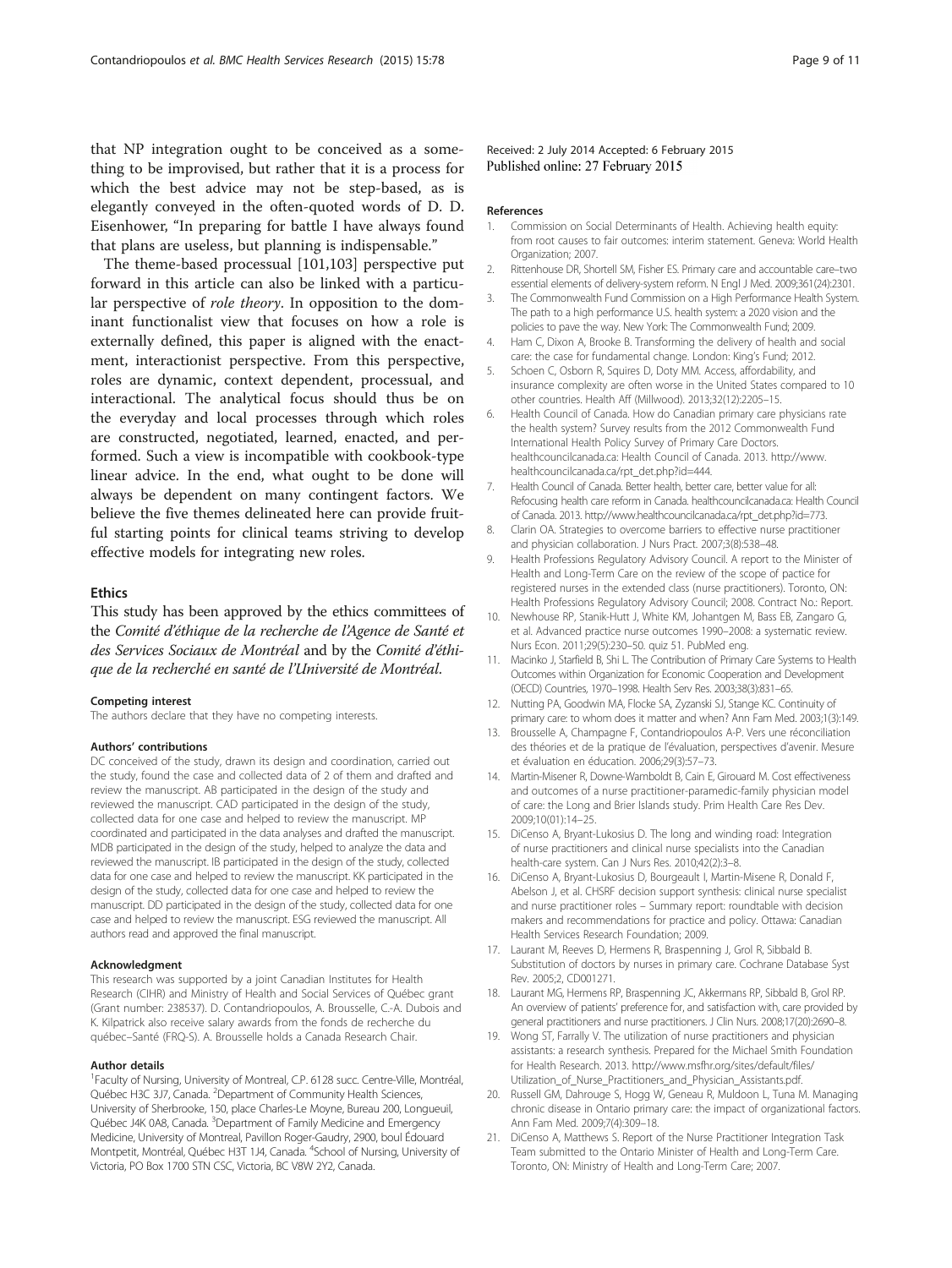- <span id="page-9-0"></span>22. Sangster-Gormley E, Martin-Misener R, Downe-Wamboldt B, Dicenso A. Factors affecting nurse practitioner role implementation in Canadian practice settings: an integrative review. J Adv Nurs. 2011;67(6):1178–90. PubMed Epub 2011/01/26. eng.
- 23. Québec. Le ministre Yves Bolduc annonce la création de 500 postes d'infirmières praticiennes spécialisées en soins de première ligne. Press release, 14 July 2010. Quebec: Government of Québec; 2010.
- 24. OIIQ& CMQ. Lignes directrices: pratique clinique de l'infirmière praticienne spécialisée en soins de première ligne Document produced jointly by the Ordre des Infirmières et Infirmiers du Québec and the Collège des. Montreal: Médecins du Québec; 2013.
- 25. Brousselle A, Champagne F. Program theory evaluation: logic analysis. Eval Program Plann. 2011;34(1):69–78.
- 26. Champagne F, Brousselle A, Hartz Z, Contandriopoulos A-P, Denis J-L. L'analyse d'implantation. In: Brousselle A, Champagne F, Contandriopoulos A-P, Hartz Z, editors. Concepts et méthodes d'évaluation des interventions. Montreal: PUM; 2009. p. 225–50.
- 27. Rey L, Brousselle A, Dedobbeleer N. Logic analysis: testing program theory to better evaluate complex interventions. In: Houle J, Dubois N, Lloyd S, Mercier C, Hartz Z, Brousselle A, editors. L'évaluation des interventions complexes. 26(3): Canadian Journal of Program Evaluation. 2012. p. 61–89.
- 28. Greenhalgh T, Robert G, Macfarlane F, Bate P, Kyriakidou O, Peacock R. Storylines of research in diffusion of innovation: a meta-narrative approach to systematic review. Soc Sci Med. 2005;61(2):417–30.
- 29. Pawson R. Evidence-based policy: a realist perpective. London: Sage Publications; 2006.
- 30. Popay J. Moving beyond effectiveness in evidence synthesis: Methodological issues in the synthesis of diverse sources of evidence. NICE: National Institute for Health and Clinical Excellence; 2006.
- 31. Contandriopoulos D, Lemire M, Denis J-L, Tremblay É. Knowledge exchange processes in organizations and policy arenas: a narrative systematic review of the literature. Milbank Q. 2010;88(4):444–83.
- 32. Greenhalgh T, Robert G, Bate P, Kyriakidou O, Macfarlane F, Peacock R. How to Spread Good Ideas A systematic review of the literature on diffusion, dissemination and sustainability of innovations in health service delivery and organisation. London: Report for the National Co-ordinating Centre for NHS Service Delivery and Organisation R & D (NCCSDO); 2004.
- 33. Greenhalgh T, Russell J. Reframing evidence synthesis as rhetorical action in the policy making drama. Health Pol. 2006;1(2):34–42.
- 34. Pawson R, Greenhalgh T, Harvey G, Walshe K. Realist review–a new method of systematic review designed for complex policy interventions. J Health Serv Res Pol. 2005;10 Suppl 1:21–34.
- 35. CRC in Advanced Nursing Practice. Advanced Practice Nursing (APN) Literature Database. Canada Research Chair in Advanced Nursing Practice held by Alba DiCenso at McMaster University; 2012. [http://plus.mcmaster.ca/](http://plus.mcmaster.ca/searchapn/QuickSearch.aspx) [searchapn/QuickSearch.aspx.](http://plus.mcmaster.ca/searchapn/QuickSearch.aspx)
- 36. Popay J. Moving beyond effectiveness in evidence synthesis. Methodological issues in the synthesis of diverse sources of evidence. London: National Institute for Health and Clinical Excellence; 2003.
- 37. Denzin NK. The research act: a theoretical introduction to sociological methods. New York: McGraw-Hill; 1978.
- 38. Patton MQ. Qualitative research & evaluation methods. 3rd ed. Thousand Oaks: Sage Publications; 2002.
- 39. Yin RK. Case study research: design and methods. Revised ed. Newbury Park: CA: Sage Publications; 1989.
- 40. de Guzman A, Ciliska D, DiCenso A. Nurse practitioner role implementation in Ontario public health units. Can J Publ HealthRevue. 2010;101(4):309–13.
- 41. Gould ON, Johnstone D, Wasylkiw L. Nurse practitioners in Canada: beginnings, benefits, and barriers. J Am Acad Nurse Pract. 2007;19(4):165–71.
- 42. Irvine D, Sidani S, Porter H, O'Brien-Pallas L, Simpson B, McGillis Hall L, et al. Organizational factors influencing nurse practitioners' role implementation in acute care settings. Can J Nurs Leadersh. 2000;13(3):28–35.
- 43. Poochikian-Sarkissian S, Hunter J, Tully S, Lazar NM, Sabo K, Cursio C. Developing an innovative care delivery model: interprofessional practice teams. Healthc Manage Forum. 2008;21(1):6–18.
- 44. Rapp MP. Opportunities for advance practice nurses in the nursing facility. J Am Med Dir Assoc. 2003;4(6):337–43.
- 45. Sullivan-Bentz M, Humbert J, Cragg B, Legault F, Laflamme C, Bailey PH, et al. Supporting primary health care nurse practitioners' transition to practice. Can Fam Physician. 2010;56(11):1176–82.
- 46. Ducharme J, Buckley J, Alder R, Pelletier C. The application of change management principles to facilitate the introduction of nurse practitioners and physician assistants into six Ontario emergency departments. Healthc Q. 2009;12(2):70–7.
- 47. Bailey P, Jones L, Way D. Family physician/nurse practitioner: stories of collaboration. J Adv Nurs. 2006;53(4):381–91.
- 48. Beyer JM, Trice HM. The utilization process: a conceptual framework and synthesis of empirical findings. Adm Sci Q. 1982;27(4):591–622.
- 49. Knott J, Wildavsky A. If dissemination is the solution, what is the problem? Knowledge. Creation Diffusion Util. 1980;1(4):537–78. PubMed PMID: ISI: A1980KH30200004. English.
- 50. Polanyi M. Personal knowledge. Chicago: The University of Chicago Press; 1974. p. 18–65.
- 51. Bush NJ, Watters T. The emerging role of the oncology nurse practitioner: a collaborative model within the private practice setting. Oncol Nurs Forum. 2001;28(9):1425–31. PubMed PMID: accc number. Pubmed Central PMCID: PMCID. Epub epub date. Original pub. langua.
- 52. Dierick-van Daele AT, Steuten LM, Romeijn A, Derckx EW, Vrijhoef HJ. Is it economically viable to employ the nurse practitioner in general practice? J Clin Nurs. 2011;20(3–4):518–29. PubMed Epub 2011/01/12. eng.
- 53. Hoskins R. Interprofessional working or role substitution? A discussion of the emerging roles in emergency care. J Adv Nurs. 2011;68(8):1894–903. PubMed Epub 2011/11/11. eng.
- 54. Martin-Misener R. Defining a role for primary health care nurse practitioners in rural Nova Scotia. Calgary, AB: University of Calgary; 2006.
- 55. Ontario Medical Association, Registered Nurses Association of Ontario. The RN(EC)-GP relationship: A good beginning. Toronto: Goldfarb Intelligence Marketing; 2003. p. 1–40.
- 56. American Medical Directors Association. Collaborative and supervisory relationships between attending physicians and advanced practice nurses in long-term care facilities. Geriatr Nurs. 2011;32(1):7–17.
- 57. Liahana S, Hamric A. Developmental phases and factors influencing role development in diabetes specialist nurses: a UK study. Eur Diabetes Nurs. 2011;8(1):18–24.
- 58. Reay T, Golden-Biddle K, Germann K. Challenges and leadership strategies for managers of nurse practitioners. J Nurs Manag. 2003;11(6):396–403.
- 59. Bourgeault I, Bryant-Lukosius D, Donald F, Martin-Misener R, DiCenso A, Gulamhusein H. A synthesis of the literature on clinical nurse specialists, nurse practitioners & blended clinical nurse specialist/nurse practitioner advanced nursing practice roles. Report submitted to Office of Nursing Policy, Canada, March 31, 2008. 2008.
- 60. Tarrant F, Associates. Literature review of nurse practitioner legislation & regulation. Ottawa, ON: Canadian Nurses Association; 2005. p. 1–159.
- 61. Tarrant F, Associates. Practice component: literature review report. Supports, barriers, and impediments to practice. Ottawa, ON: Canadian Nurses Association; Canadian Nurse Practitioner Initiative; 2005. p. 1–42.
- 62. Thille P, Rowan MS. The role of nurse practitioners in the delivery of primary health care: a literature review. Report prepared for Health Canada. Ottawa, ON: Rowan Research & Evaluation; 2008.
- 63. Coleman MT, Roberts K, Wulff D, Van Zyl R, Newton K. Interprofessional ambulatory primary care practice-based educational program. J Interprof Care. 2008;22(1):69–84.
- 64. Reay T, Patterson EM, Halma L, Steed WB. Introducing a nurse practitioner: experiences in a rural Alberta family practice clinic. Can J Rural Med. 2006;11(2):101–7.
- 65. Mintzberg H. The structuring of organizations. New-York: Prentice Hall; 1979.
- 66. Mintzberg H. Structure in fives: designing effective organizations. Englewood Cliffs, N.J. Toronto: Prentice-Hall; Prentice-Hall Canada; 1983. vii, 312 p.
- 67. Goldman J, Meuser J, Rogers J, Lawrie L, Reeves S. Interprofessional collaboration in family health teams: an Ontario-based study. Can FamPhysician. 2010;56(10):e368–74.
- 68. Kilpatrick K, Lavoie-Tremblay M, Ritchie JA, Lamothe L, Doran D. Boundary work and the introduction of acute care nurse practitioners in healthcare teams. J Adv Nurs. 2012;68(7):1504–15.
- 69. Sibbald B, Laurant M, Scott T. Changing task profiles. In: Saltman AB, Rico A, Boerma WGW, editors. Primary care in the driver's seat? Organizational reform in European primary care. Berkshire, UK: Open University Press; 2006. p. 149–64.
- 70. OIIQ. Mémoire: Optimiser la contribution des infirmières praticiennes spécialisées pour mieux servir la population québécoise. Montréal: Ordre des Infirmières et Infirmiers du Québec; 2013.